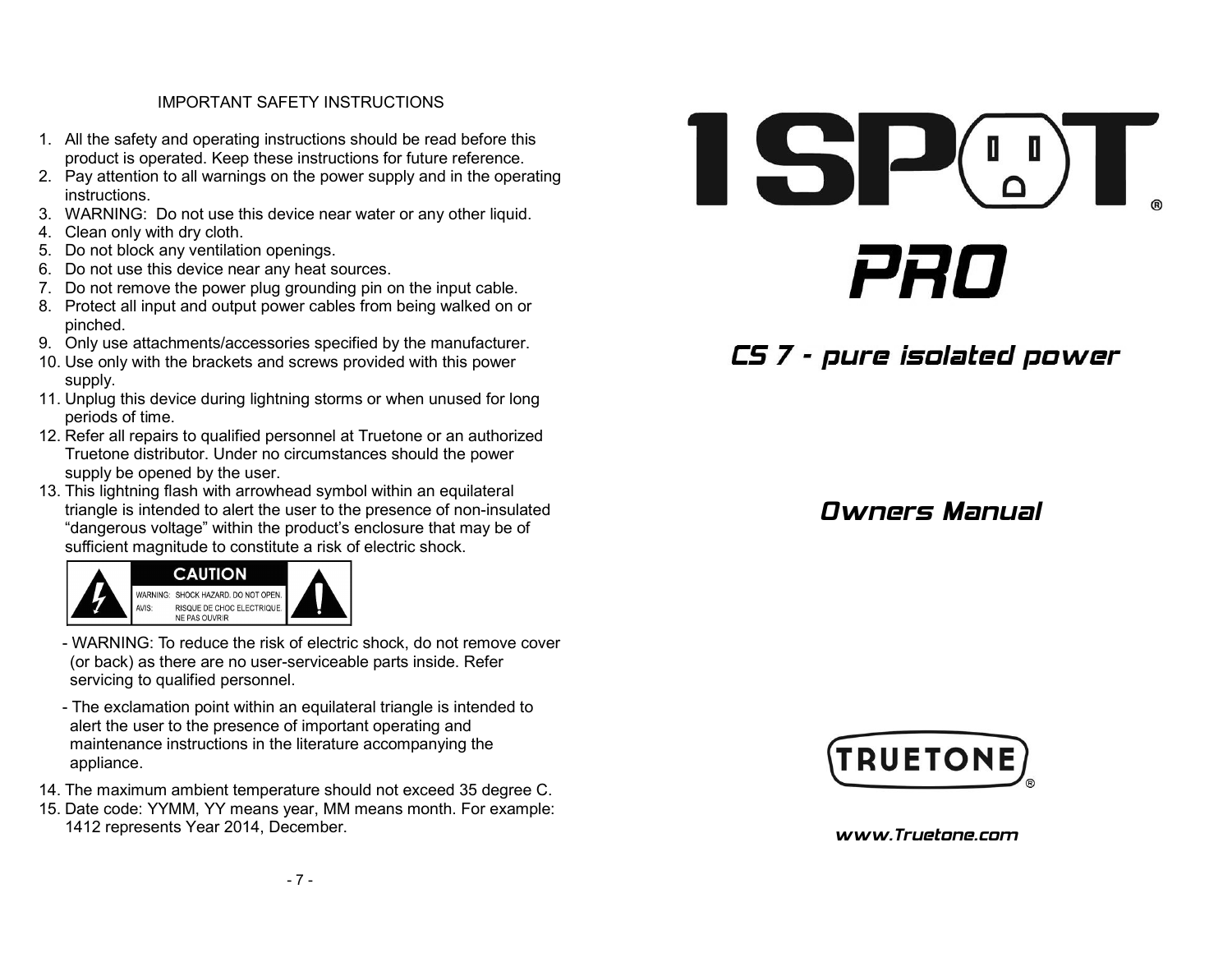# Need some great pedals to go with your 1 SPOT Pro?

## Check out Truetone $\check{\;\;}$  Truetone.compedals at

\* Truetone was formerly known as Visual Sound; the makers of Jekyll & Hyde, Route 66, H2O, Visual Volume and…The 1 SPOT!



#### **Mounting your 1 SPOT Pro under a Pedaltrain**® **pedalboard:**

The 1 SPOT Pro comes with 2 metal brackets, 4 black machine screws and 4 silver thread-forming screws. The black machine screws are for attaching the metal brackets to the sides of the 1 SPOT Pro, and the thread-forming screws are for attaching the brackets to the Pedaltrain $^\circ$ , as shown below. There is no need to pre-drill holes for the screws if you are using a powered screwdriver.



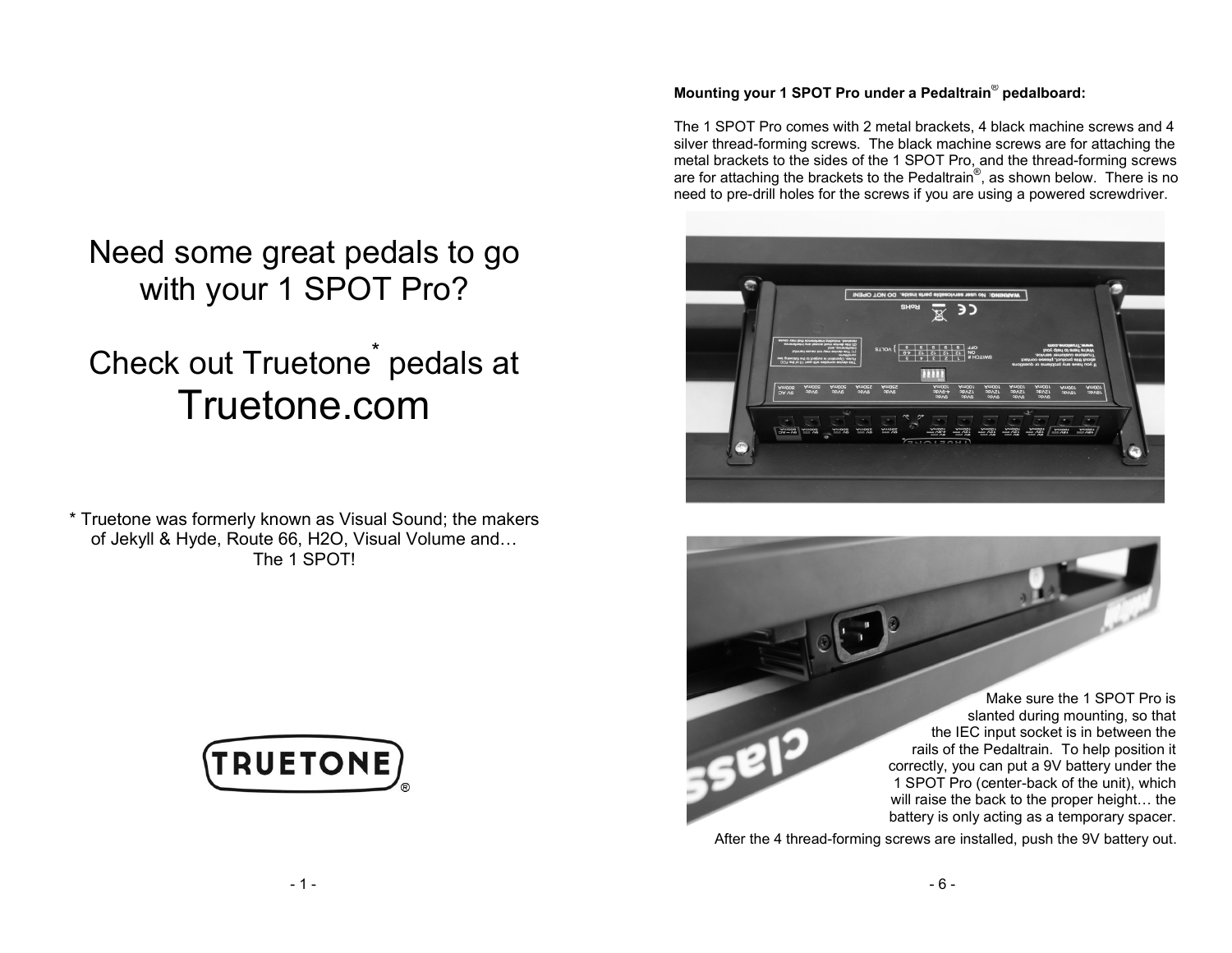Congratulations on your purchase of the 1 SPOT Pro CS7 Power Supply by Truetone! The 1 SPOT Pro CS7 provides 7 outputs to power just about any effect pedal. All 7 outputs are completely isolated, regulated, and filtered to provide quiet and safe operation for your valuable effects pedals.

#### **The 1 SPOT Pro CS7 contains the following:**

#### 1 SPOT Pro CS7 Power Supply

Power cables (all are center pin negative polarity):

(4) DC18 (5.5x2.1mm barrel plugs; 18" (457mm) – White

(3) DC12 (5.5x2.1mm barrel plugs; 12" (305mm) – Yellow

#### Converter Plugs:

- (1) CL6 Green for Line 6 DL4/M9/etc. and some Eventide pedals.
- (1) CYR Red reverse polarity converter
- (1) C35 Black 3.5mm (1/8") plug converter
- (1) CBAT Black battery clip

The proper powering of effects pedals is much misunderstood, but necessary knowledge that every effect user must have. It is the difference between proper functionality of your pedal, or potentially damage to it. To properly use the 1 SPOT Pro CS7 along with your effects devices, you must know both the power requirements of your pedals, and the capabilities of the 1 SPOT Pro CS7 power supply. We will concentrate on the latter first.

#### **Specifications of the 1 SPOT Pro CS7:**

**Input:** 100-240V~, 50/60Hz, 0.55A (Worldwide input voltage)

**Outputs:** 7 Outputs are as shown below: (Outputs 2-5 are switchable)



The bottom panel of the 1 SPOT Pro CS7 contains 4-mini switches that change the voltage output of outputs 2-5.

| Switch 1 | corresponds to Output-2 and allows it to be switched between<br>either 9Vdc (OFF) or 12Vdc (ON) at 200mA |
|----------|----------------------------------------------------------------------------------------------------------|
| Switch 2 | corresponds to Output-3 and allows it to be switched between<br>either 9Vdc (OFF) or 12Vdc (ON) at 200mA |
| Switch 3 | corresponds to Output-4 and allows it to be switched between<br>either 9Vdc (OFF) or 12Vdc (ON) at 200mA |
| Switch 4 | corresponds to Output-5 and allows it to be switched between<br>either 9Vdc (OFF) or 12Vdc (ON) at 200mA |

#### **Voltage Input:**

The 1 SPOT Pro CS7 can be used anywhere in the world without the use of a step-up or step-down transformer. Like our 1 SPOT, it transforms wall voltage from 100-240Vac, and converts it into the stated voltages on the front panel on the unit.

#### **Which output and settings do I use for my pedals?**

It is important for you to know the power requirements for your pedal. For every pedal that you are going to power via the 1 SPOT Pro CS7, you need to know the following:

- 1. What is the voltage required by the pedal?
- 2. Does the pedal require AC or DC voltage?
- 3. What is the polarity of the pedal? (Center pin positive or negative.)

These questions can usually be answered by:

- 1. Inspecting the pedal itself near the power jack.
- 2. Referring to the owner's manual.
- 3. Checking online, or contacting the manufacturer

 4. If your pedal can be powered by a 9Vdc battery, it can usually be powered by one of the 9Vdc outputs.

#### **Notes on certain pedals:**

- Some older Boss pedals require 12Vdc, yet can be powered by a 9Vdc battery. They will indicate "Use ACA adaptor" near the power jack. To power an ACA pedal please use outputs 2-5, and set to 12Vdc on the dip switch for the corresponding output. Modern Boss pedals will indicate "PSA," and can be powered by any of the 1 SPOT Pro CS7's 9Vdc outputs.
- Many germanium based fuzzes and Octavia-style pedals will require the use of the CYR adaptor to reverse the polarity to center pin positive.